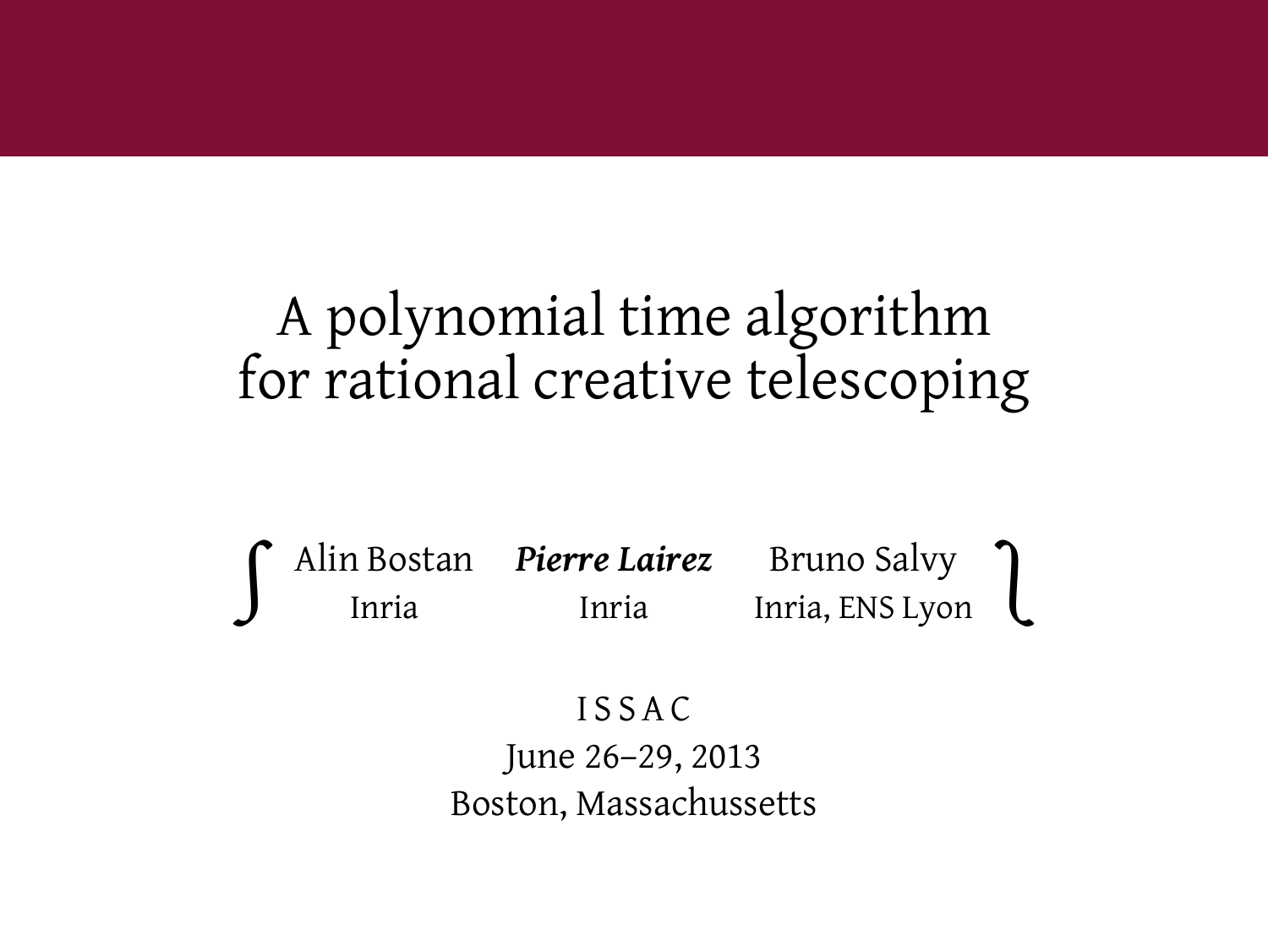#### **creative telescoping**

General framework to handle multiple integrals with parameters in computer algebra.

#### **rational**

We restrict ourselves to rational integrands.

### **polynomial time algorithm**

Polynomial with respect to the generic size of the output.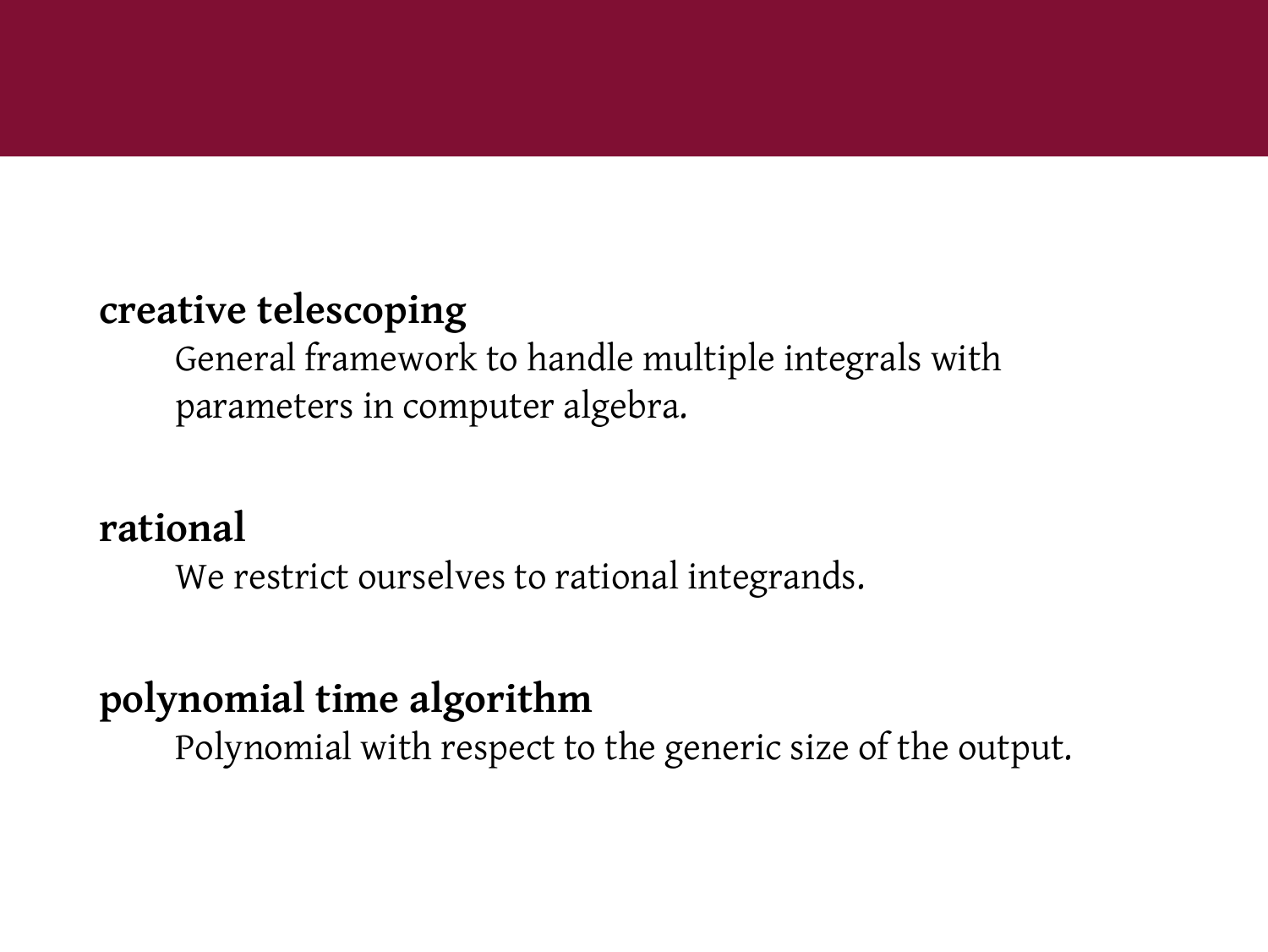# **Multiple rational integrals**

#### **Problem**

 $\mathbf{x} = \overline{x_1, \ldots, x_n}$  — integration variables *t* — parameter  $F(t, \mathbf{x})$  — rational function  $\gamma$  — a *n*-cycle in  $\mathbb{C}^n$ 

$$
\oint_{\gamma} F(t,{\bf x}) {\rm d}{\bf x}
$$

How to compute this integral?

### **Theorem (Picard)**

*These integrals satisfy linear differential equations with polynomial coefficients.*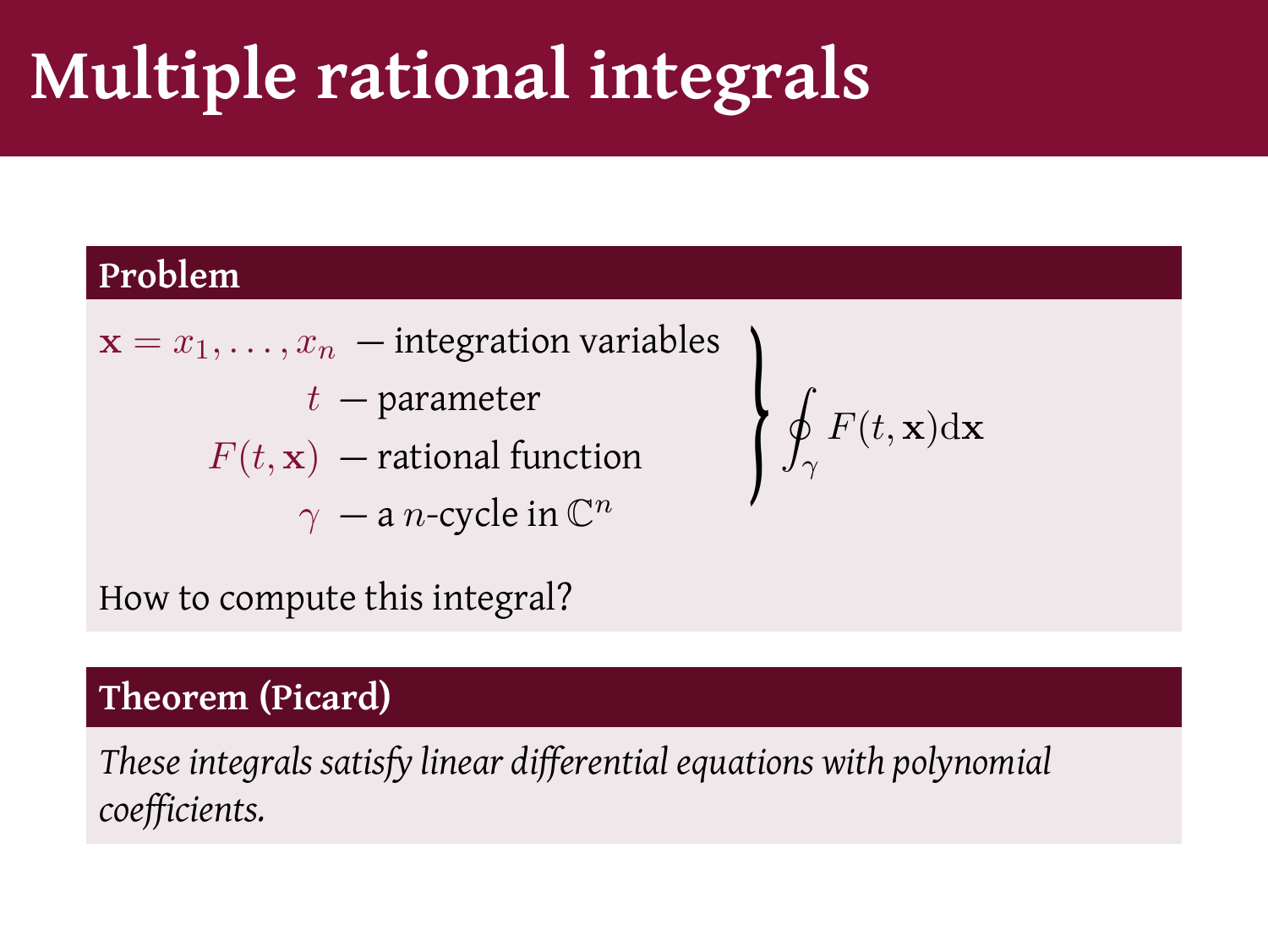# **The "why"**

### **Rational–algebraic equivalence**

*n*-integrals of algebraic functions are  $(n + 1)$ -tuple integrals of rational functions.

Combinatorics Differential approach to discrete identities like

$$
\sum_{k=0}^{n} \binom{n}{k}^{2} \binom{n+k}{k}^{2} = \sum_{k=0}^{n} \binom{n}{k} \binom{n+k}{k} \sum_{j=0}^{k} \binom{k}{j}^{3}.
$$
\n(Strehl)

Physics Computation of various special functions, like "*n*-particle contribution to the magnetic susceptibility of the Ising model".

Number theory Computation of mirror maps.

Algebraic geometry Computation of topological invariants.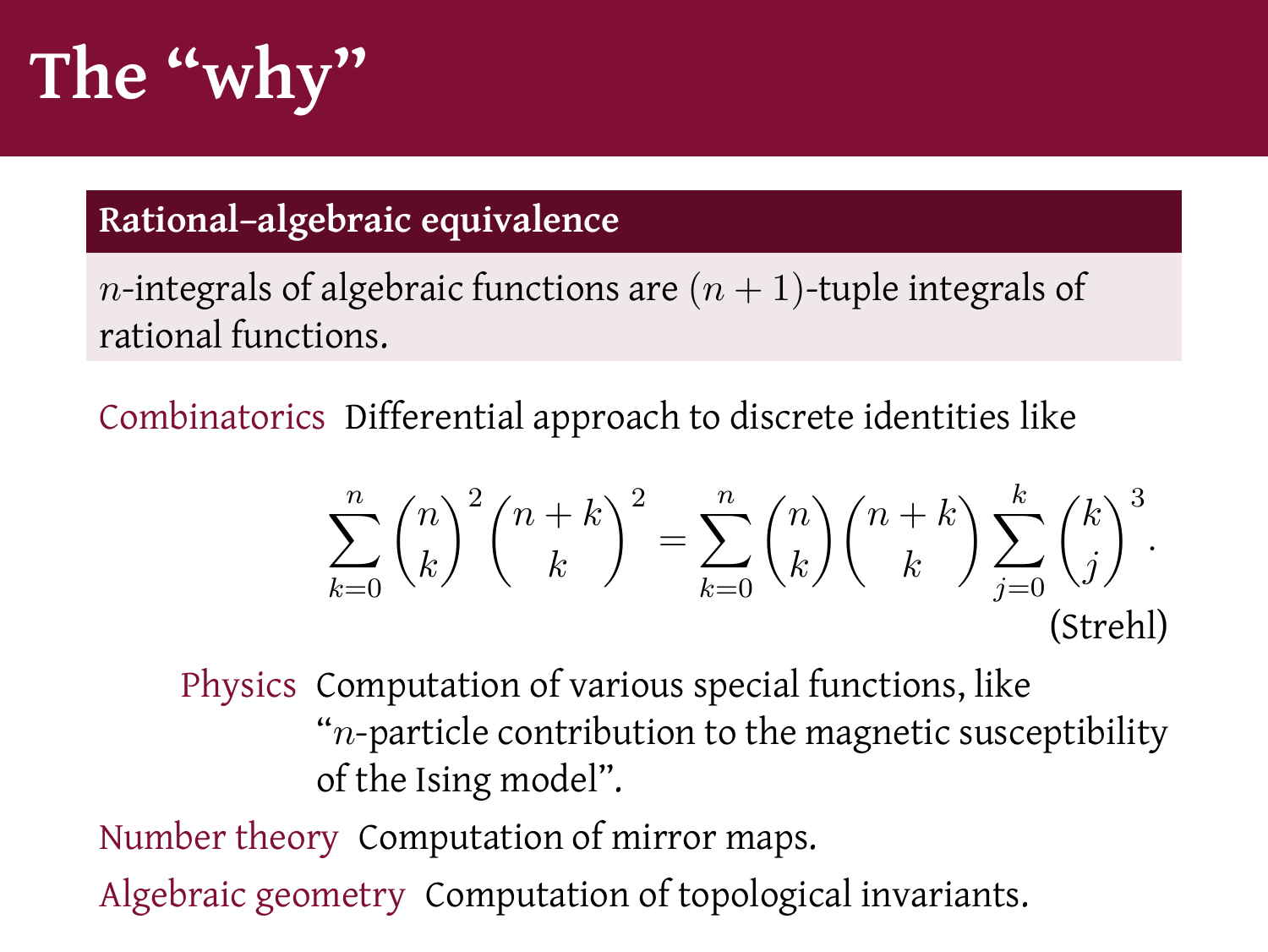

#### **Univariate integrals**

∮ *F*(*t, x*)d*x* is an algebraic function of *t* (by residue theorem).

#### **Perimeter of an ellipse**

Perimeter of an ellipse with excentricity *e* and semi-major axis 1:

$$
p(e) = \int_0^1 \sqrt{\frac{1 - e^2 x^2}{1 - x^2}} dx \propto \oint \frac{dx dy}{1 - \frac{1 - e^2 x^2}{(1 - x^2)y^2}},
$$
  
\n
$$
(e - e^3)p'' + (1 - e^2)p' + ep = 0
$$
 (Euler, 1733)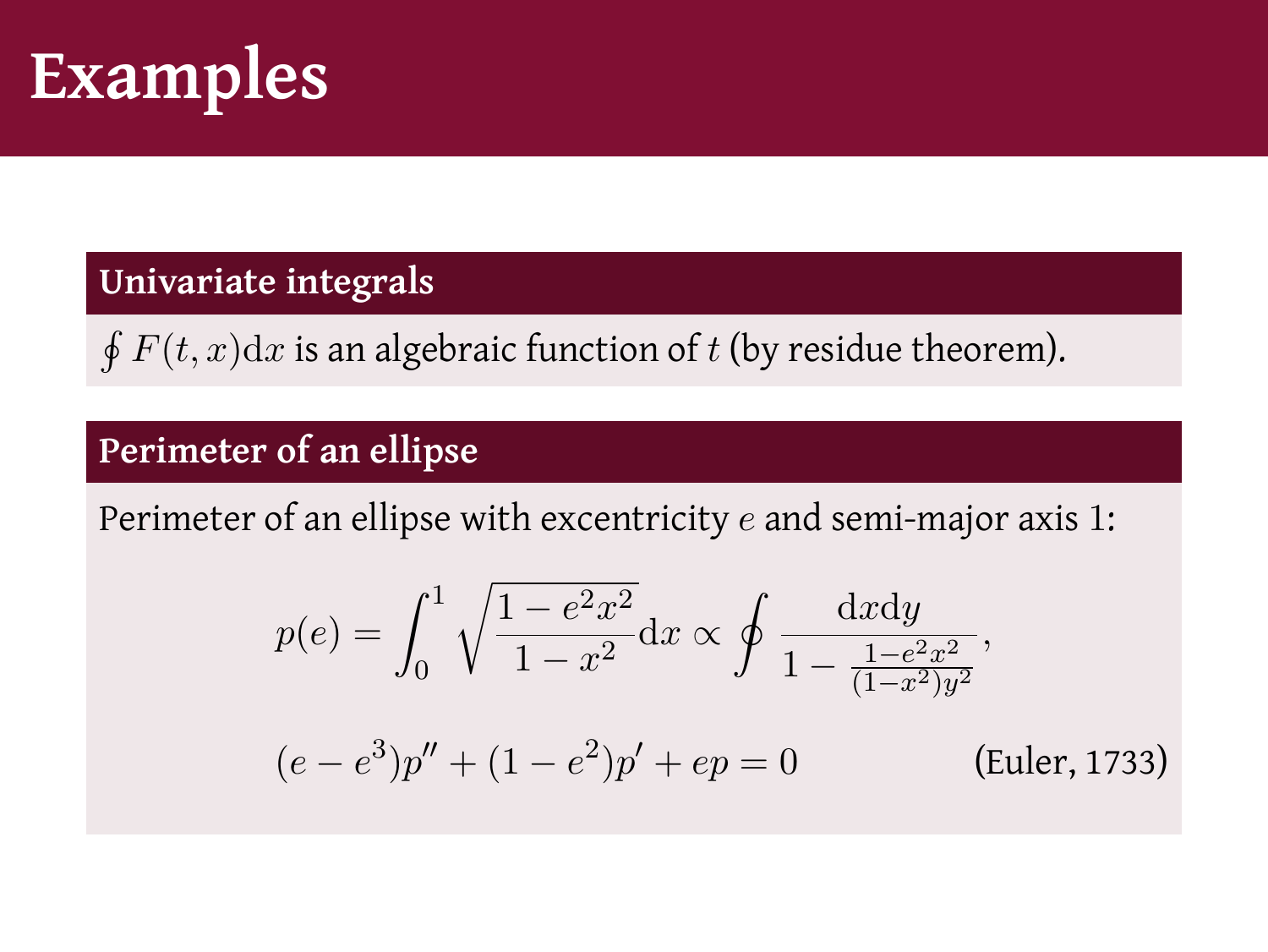## **The "how"**

### How to compute algebraically an analytical object?

#### **Fact**

For all rational functions  $A(t, \mathbf{x})$  finite on  $\gamma$ ,

$$
\oint_{\gamma} \frac{\partial A}{\partial x_i} \mathrm{d} \mathbf{x} = 0.
$$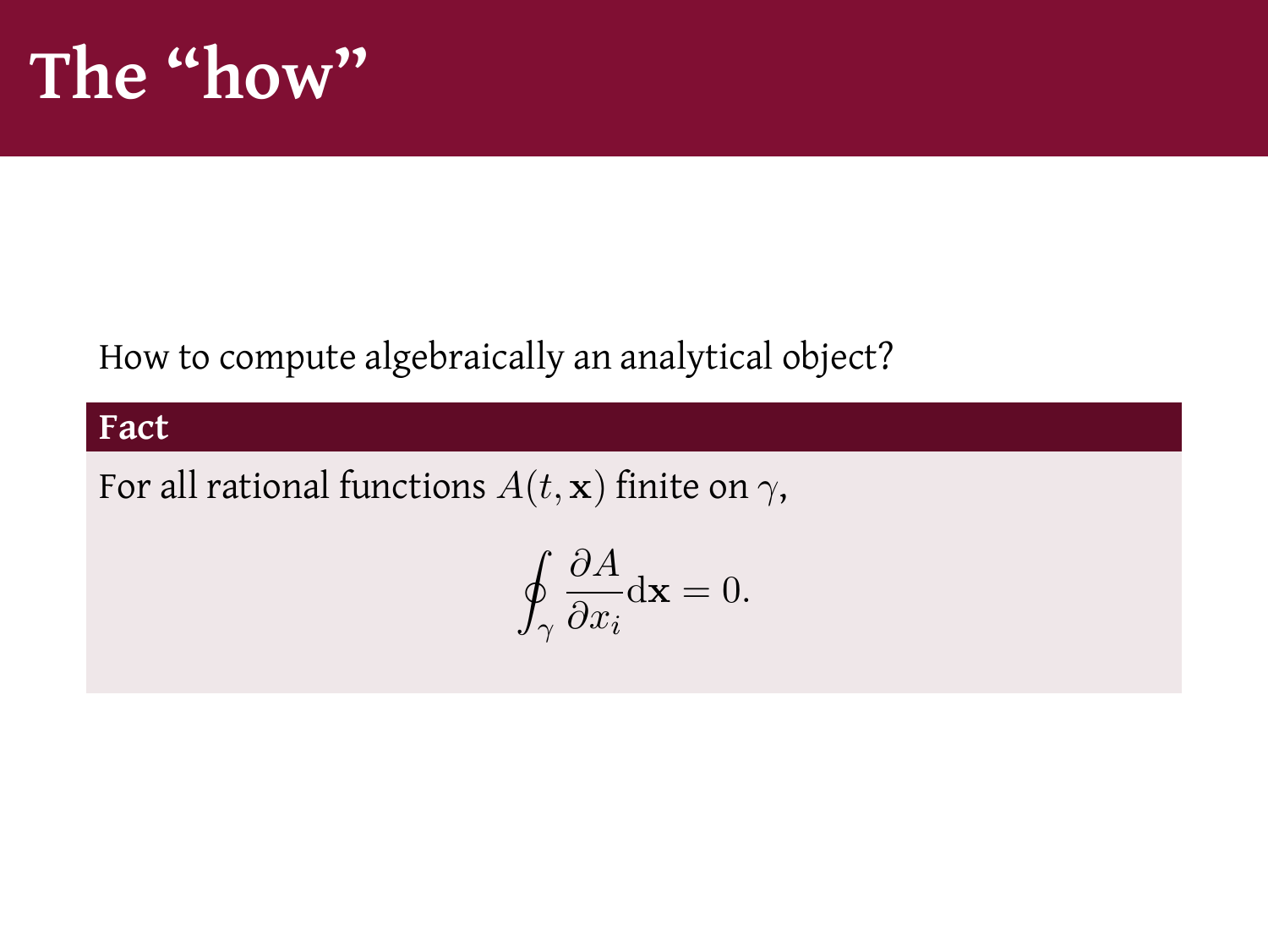# **The "how"**



### **Principle of creative telescoping**



We want to:

- $\blacksquare$  find the  $c_k(t)$  which satisfy the telescopic relation,
- <sup>2</sup> without computing the certificate (*Ai*).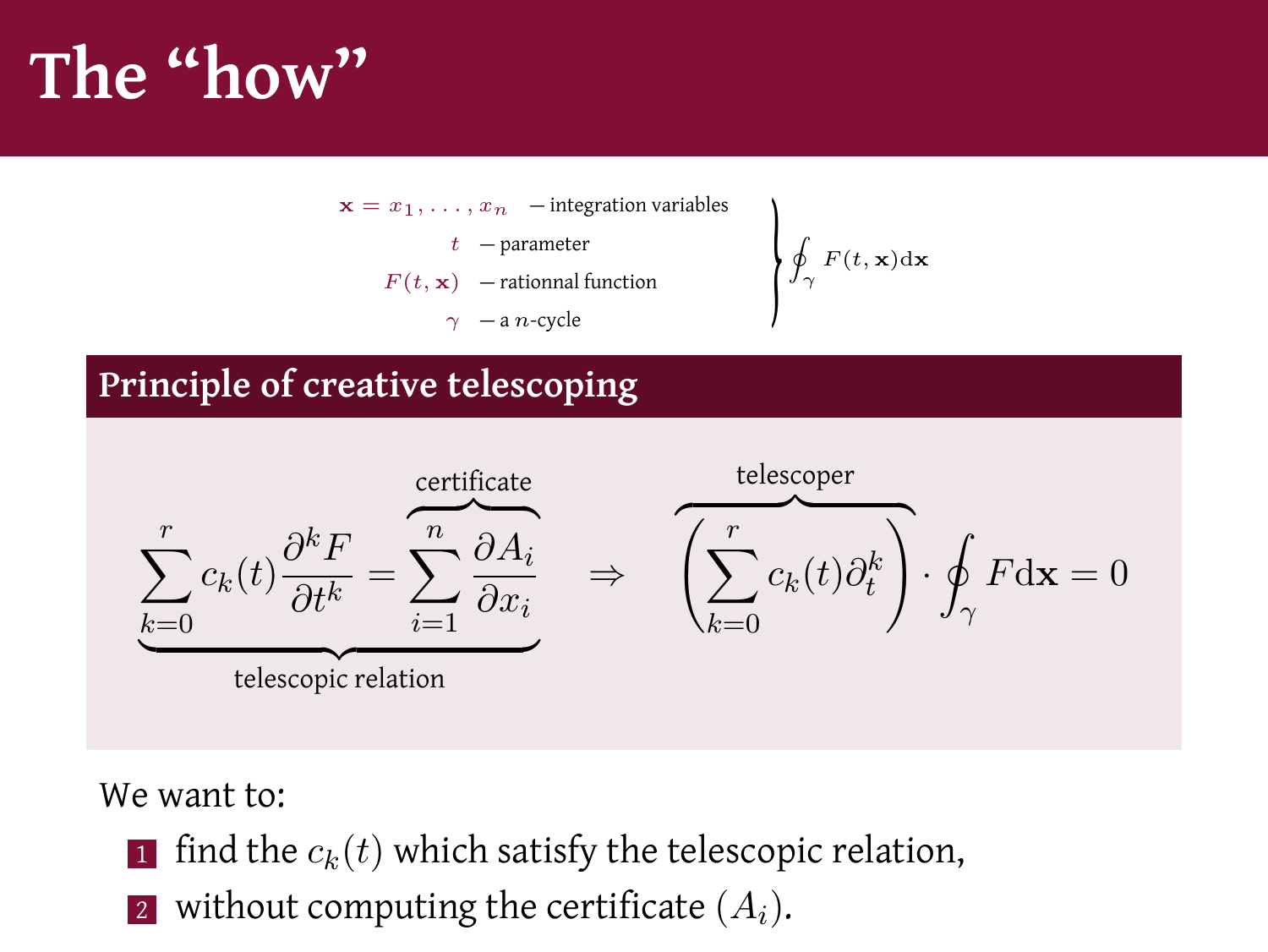### **Example** *Perimeter of an ellipse*

$$
p(e) \propto \oint \frac{\mathrm{d}y \mathrm{d}x}{1 - \frac{1 - e^2 x^2}{(1 - x^2)y^2}}
$$

Telescopic relation:

$$
\begin{aligned}\n\left( (e - e^3) \partial_e^2 + (1 - e^2) \partial_e + e \right) \cdot \left( \frac{1}{1 - \frac{1 - e^2 x^2}{(1 - x^2) y^2}} \right) &= \\
\partial_x \left( -\frac{e^{\left( -1 - x + x^2 + x^3 \right) y^2 \left( -3 + 2x + y^2 + x^2 \left( -2 + 3e^2 - y^2 \right) \right)}}{(-1 + y^2 + x^2 (e^2 - y^2))^2} \right) \\
&+ \partial_y \left( \frac{2e^{\left( -1 + e^2 \right) x \left( 1 + x^3 \right) y^3}}{(-1 + y^2 + x^2 (e^2 - y^2))^2} \right)\n\end{aligned}
$$

Thus 
$$
(e - e^3)p'' + (1 - e^2)p' + ep = 0.
$$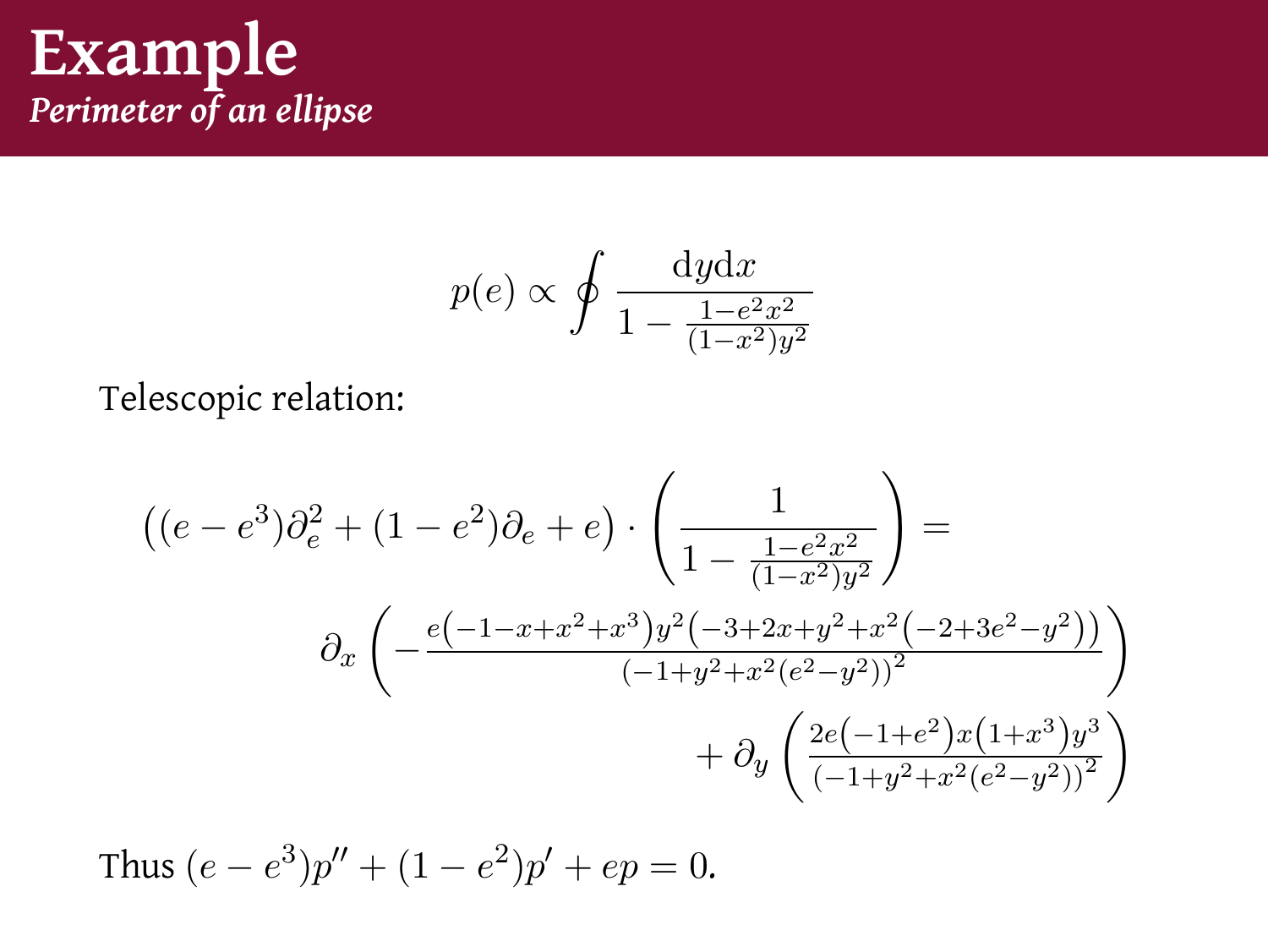### **Brief review** *Brief but incomplete*

General algorithms:

- using linear algebra (Lipshitz, 1988);
- using non-commutative Gröbner bases:
	- and elimination (Takayama, 1990);
	- and rational resolution of differential equations (Chyzak, 2000);
	- and heuristics (Koutschan, 2010).

 $\blacksquare$  etc.

Algorithms for the rational case:

- univariate integrals (Bostan, Chen, Chyzak, Li, 2010);
- double integrals (Chen, Kauers, Singer, 2012).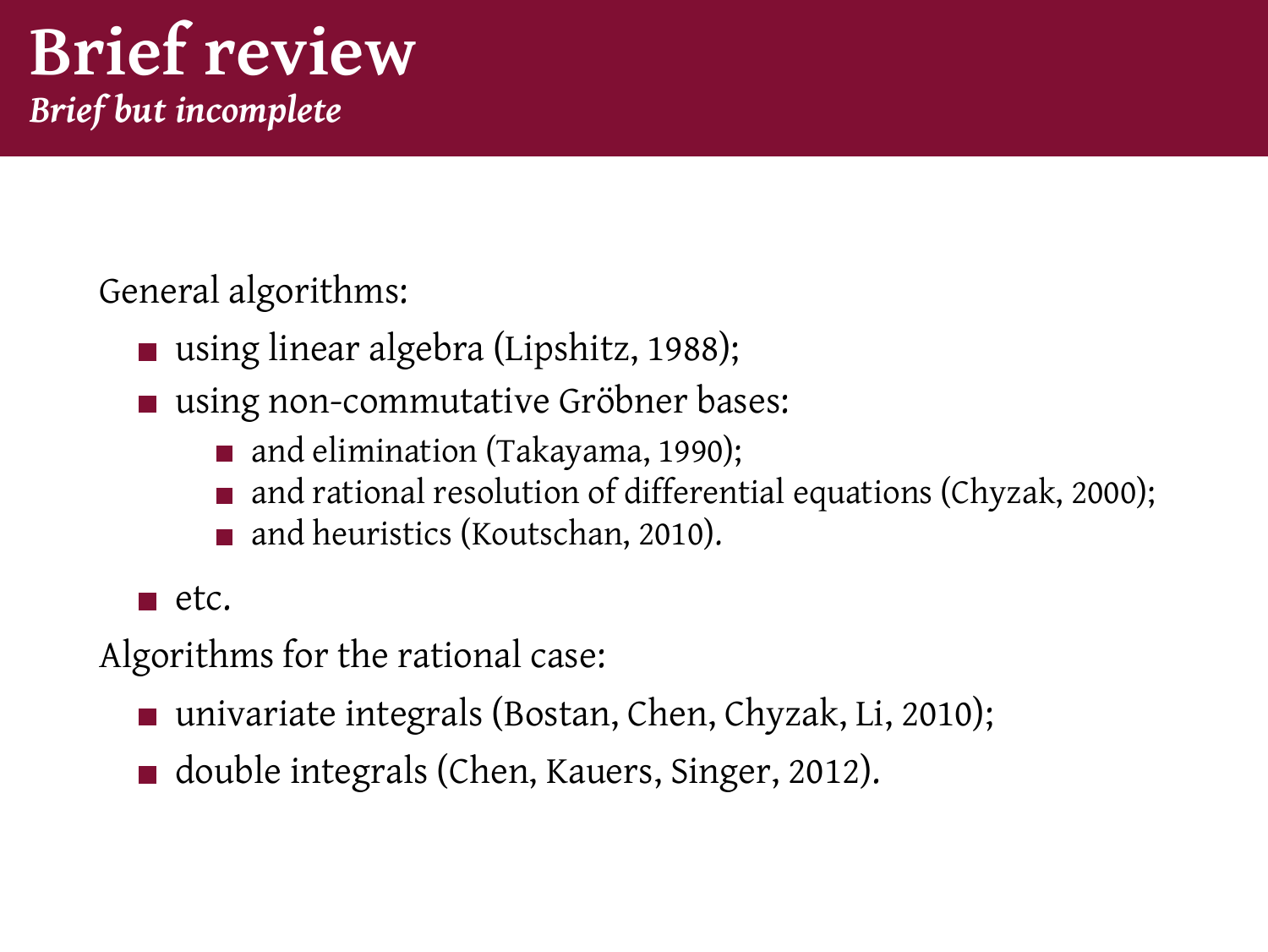### **Polynomial time computation** *Main result*

- $F = \frac{a}{f}$  a rational function in *t* and  $\mathbf{x} = x_1, \dots, x_n$ 
	- $d$ **x** the degree of *f* w.r.t. **x** 
		- $d_t$  max(deg<sub>t</sub>  $f$ , deg<sub>t</sub>  $a$ )

Hypothesis — Simplifying assumption:  $\deg_{\mathbf{x}} a + n + 1 \leq d_{\mathbf{x}}$ 

#### **Theorem (Bostan, Lairez, Salvy, 2013)**

*A telescoper for*  $F$  *can be computed using*  $\mathcal{O}(e^{3n}d_{\mathbf{x}}^{8n}d_t)$  *operations in the base field, uniformly in all the parameters. The minimal telescoper has*  $\text{order} \leqslant d^n_{\mathbf{x}}$  and degree  $\mathcal{O}(e^n d_{\mathbf{x}}^{3n} d_t)$ .

#### **Remark**

Each side of any telescopic relation has size at least  $d_{\mathbf{x}}^{(1-\varepsilon)n^2}$  , generically.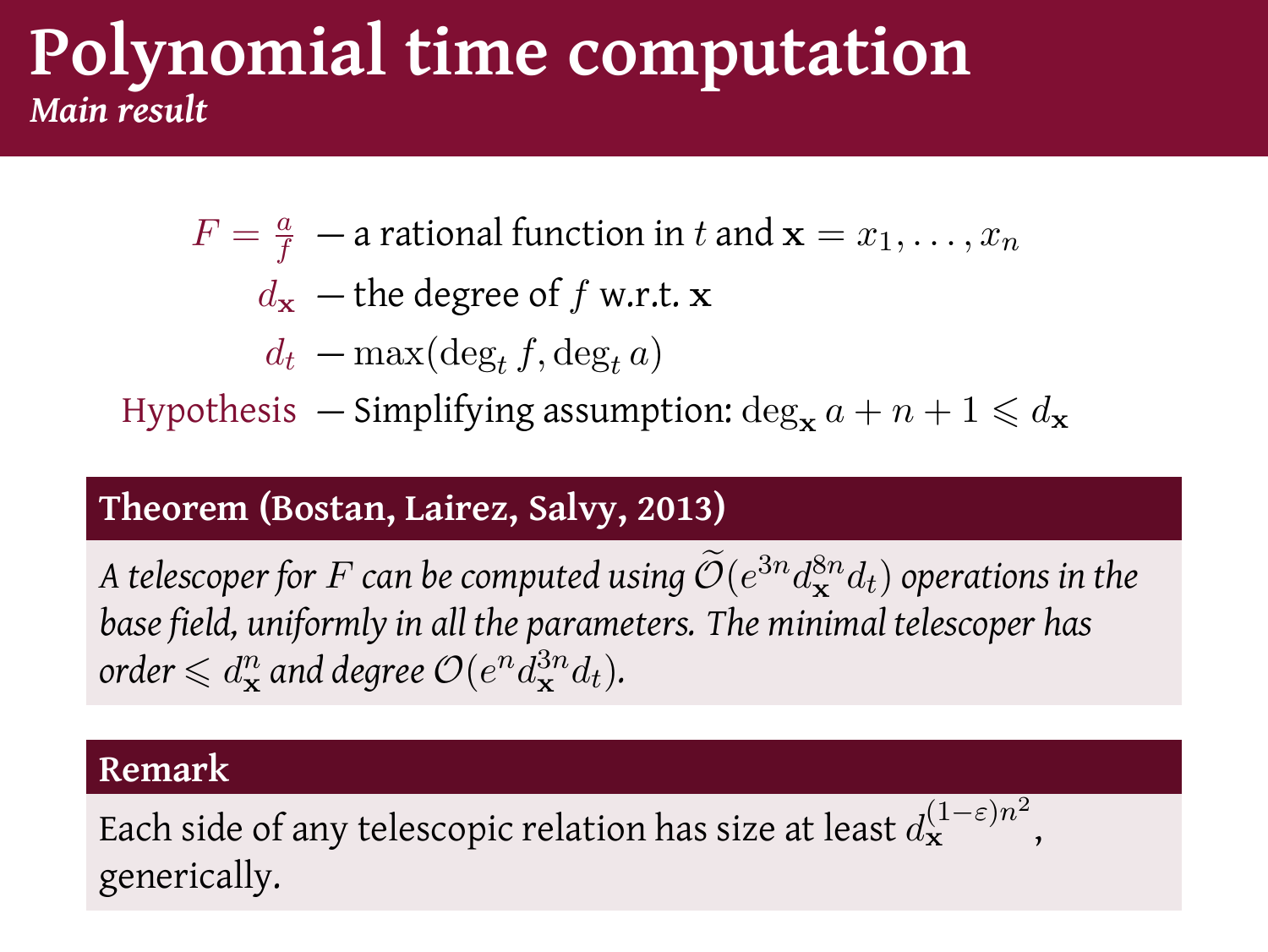# **Main ingredients of the algorithm**

### **Griffiths–Dwork method for the generic case**

Linear reduction used in algebraic geometry Generalization of Hermite's reduction

**Fast linear algebra on polynomial matrices** Sophisticated algorithms due to Villard, Storjohann, Zhou, etc.

**Deformation technique for the general case** Pertubation of *F* with a new free variable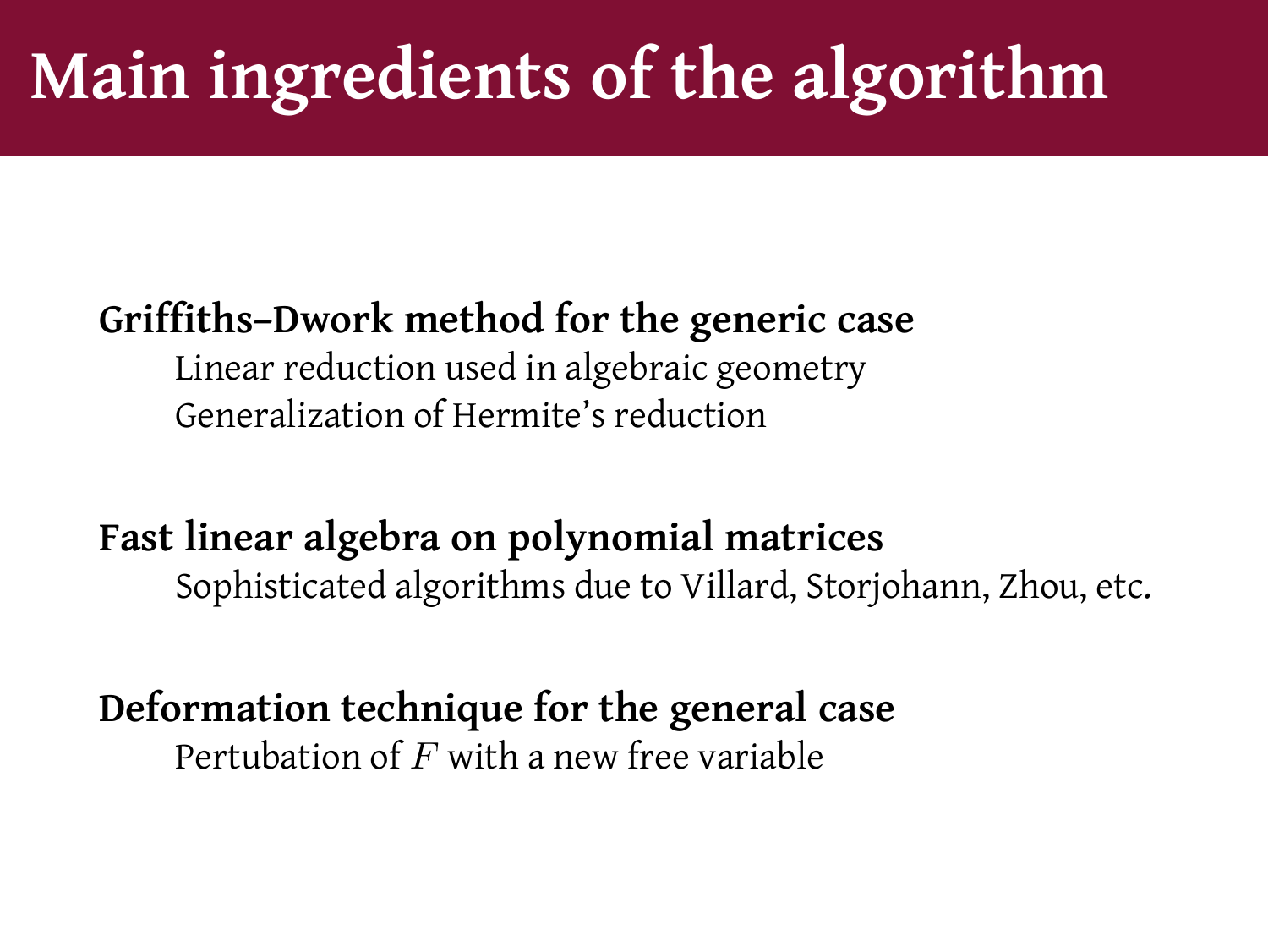## **Homogenization**

$$
\tilde{F} \stackrel{\text{def}}{=} x_0^{-n-1} F\left(\frac{x_1}{x_0}, \dots, \frac{x_n}{x_0}\right) = \frac{a}{f}.
$$

#### **Proposition**

*Homogeneous–inhomogeneous equivalence*  $L(t, \partial_t)$  *is a telescoper for*  $\tilde{F}$  *if and only it is a telescoper for F.*

The degree *−n −* 1 is choosen to ensure this property.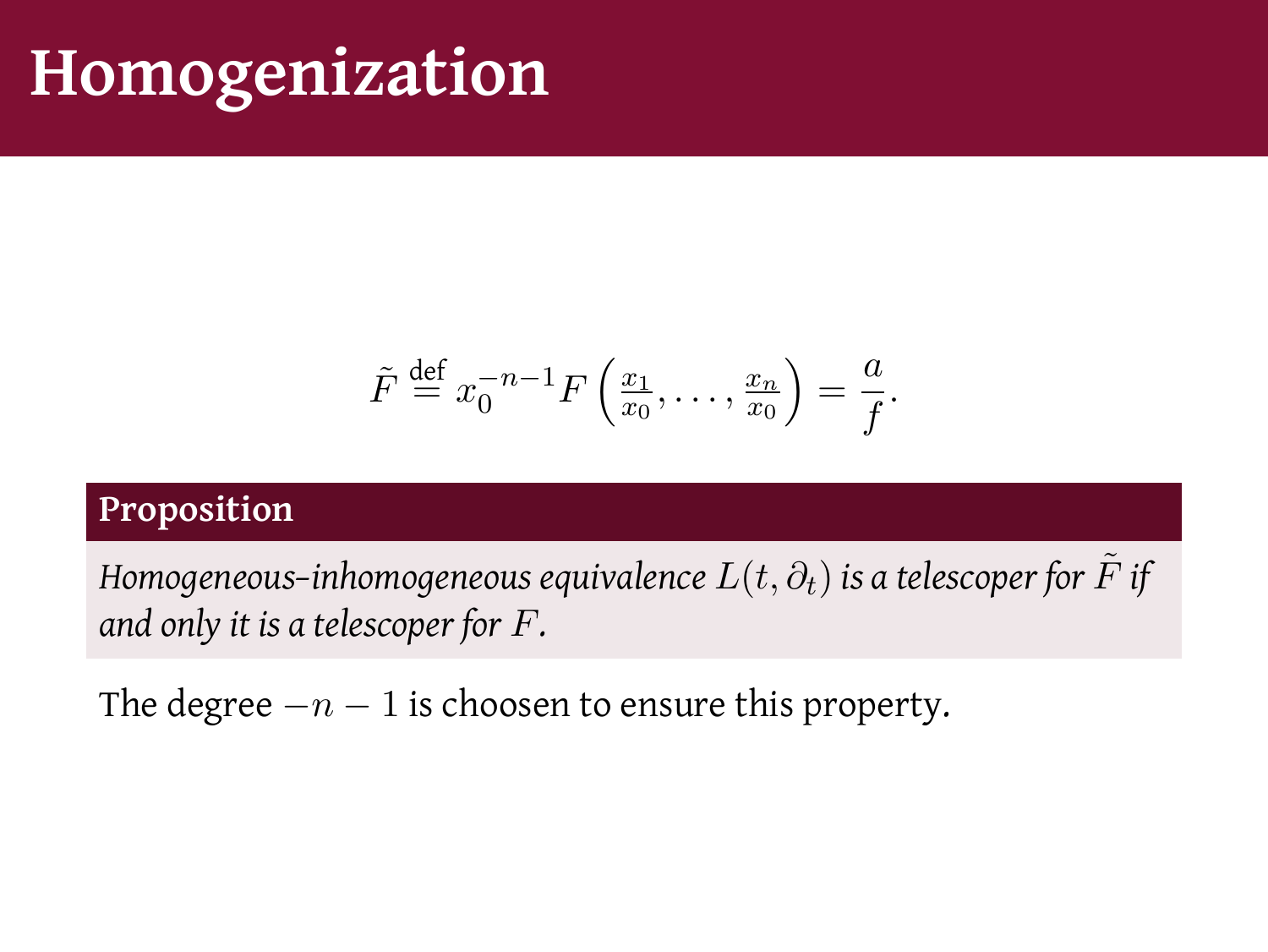# **Griffiths–Dwork reduction**

Input 
$$
F = a/f^{\ell}
$$
 a rational function in  $x_0, ..., x_n$   
\nOutput [F] such that there exist rational  
\nfunctions  $A_0, ..., A_n$  such that  $F = [F] + \sum_i \partial_i A_i$   
\nPrecompute a Gröbner basis G for  $(\partial_0 f, ..., \partial_n f)$   
\nprocedure  $[\cdot](a/f^{\ell})$   
\nif  $\ell = 1$  then return  $a/f^{\ell}$   
\nDecompose a as  $r + \sum_{i=0}^{n} v_i \partial_i f$  using G  
\nreturn  $\frac{r}{f^{\ell}} + \left[\frac{1}{\ell - 1} \sum_i \frac{\partial_i v_i}{f^{\ell - 1}}\right]$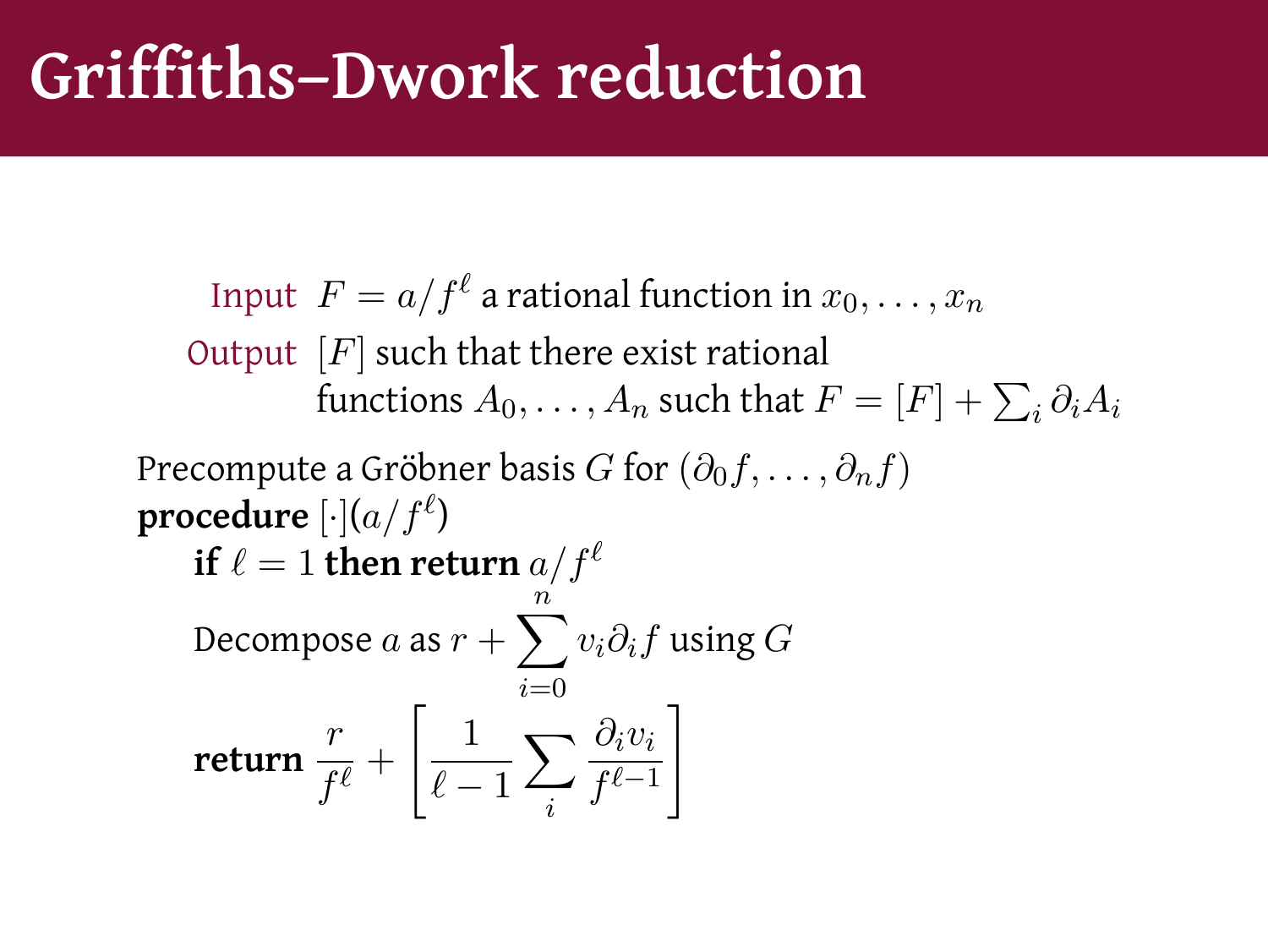## **Properties of the reduction**

*f* is fixed.

Linearity [*·*] is linear. Soundness If  $[F] = 0$  then  $F = \sum_i \partial_i A_i$ .

(Dwork, Griffiths) Moreover, if the ideal  $(\partial_0 f, \dots, \partial_n f)$  is 0-dimensional, then:

Confinement The image of [*·*] is finite dimensional. Normalization  $\left[\partial_i \left(\frac{b}{f^N}\right)\right]=0.$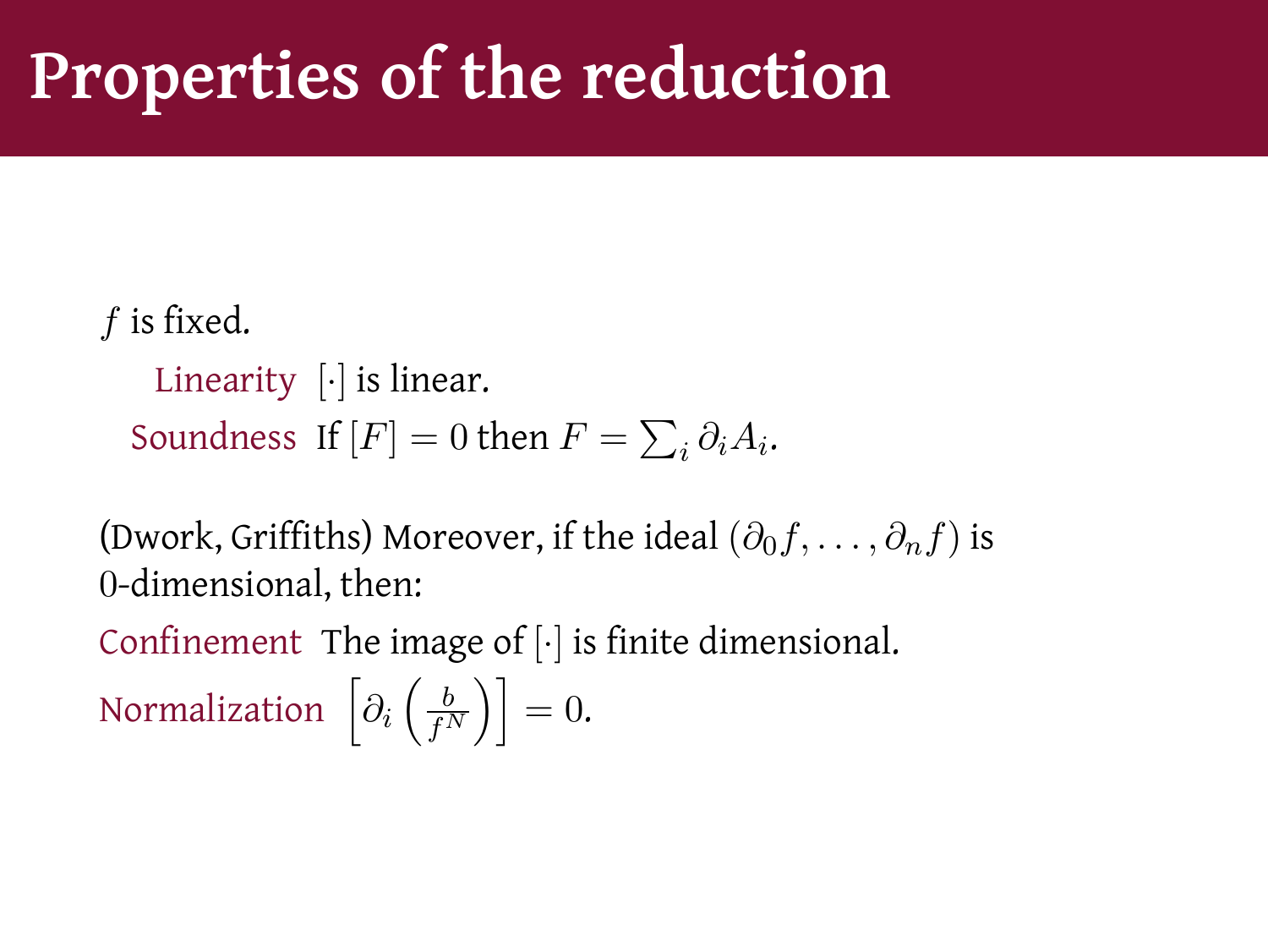Input  $\; F = a/f^\ell$  a generic homogeneous rational function Output  $L(t, \partial_t)$  a telescoper for *F*. **procedure** Telesc<sub>reg</sub> $(F)$  $G_0 \leftarrow [F]$  $i \leftarrow 0$ **loop if** rank<sub>*L*</sub>( $G_0$ , . . . ,  $G_i$ ) <  $r + 1$  **then** solve  $\sum_{k=0}^{r-1} a_k G_k = G_i$  w.r.t.  $a_0, \ldots, a_{r-1}$  in *L* **return**  $\partial_t^r - \sum_k a_k \partial_t^k$ **else**  $G_{r+1} \leftarrow [\partial_t G_r]$  $r \leftarrow r + 1$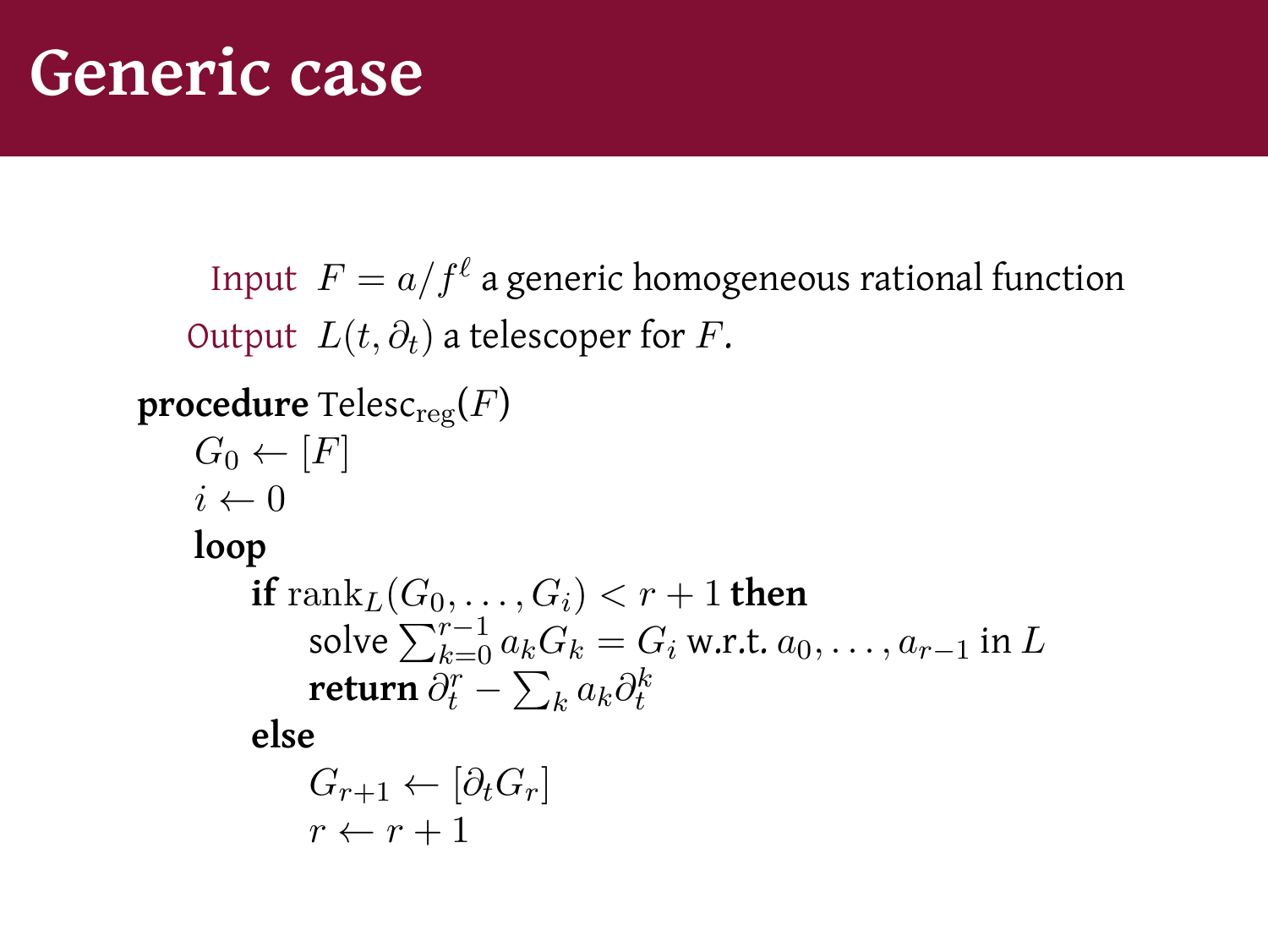# **Singular case: deformation**

Input  $\; F = a/f^\ell \;$ a homogeneous rational function Output  $L(t, \partial_t)$  a telescoper for *F*.

**procedure** Telesc(*F*)  $f_{\text{reg}} \leftarrow f + \varepsilon \sum^{n}$ *i*=0  $x_i^{d_{\mathbf{x}}} \in K[t, \varepsilon, \mathbf{x}]$  $\tilde{F}_\mathrm{reg} \leftarrow$ *a*  $f_{\text{reg}}^{\ell}$ 

**return** Telesc<sub>reg</sub> $(F_{\text{reg}})|_{\varepsilon=0}$ 

The deformation method:

- 1 has good complexity,
- 2 loses minimality properties.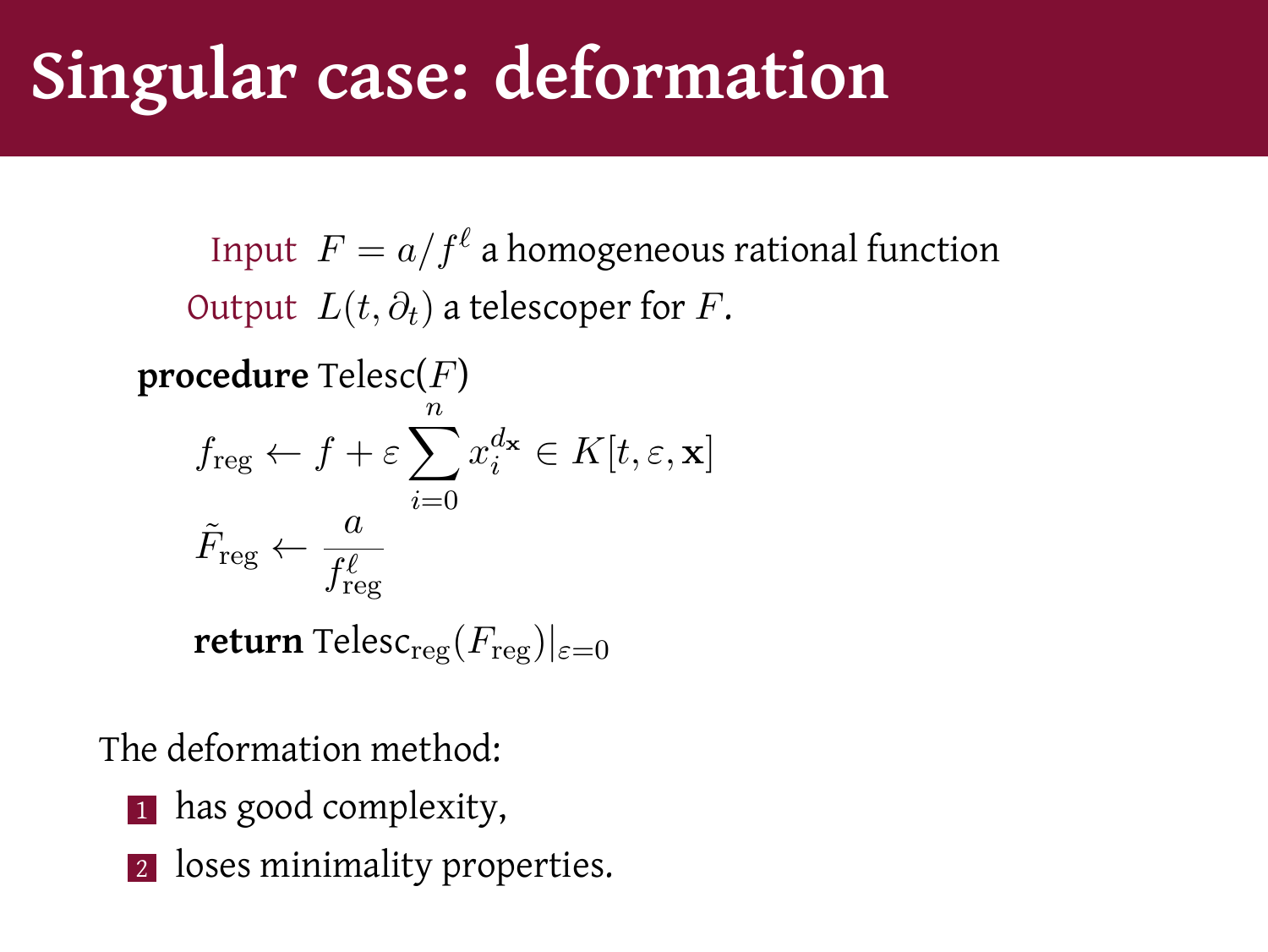

For a generic  $\frac{a}{f^2} \in \mathbb{Q}(t, x_1, x_2)$ :

| $\deg_x f$                |             |                         |           | b           |
|---------------------------|-------------|-------------------------|-----------|-------------|
| order                     |             |                         | 12        | 20          |
| $\deg_t f = \deg_t a = 1$ | 32 $(0.4s)$ | 153 (46s)               | 480 (2h)  | 1175 (150h) |
| $\deg_t f = \deg_t a = 2$ | 66 $(0.6s)$ | 336(140s)               | 1092(7h)  |             |
| $\deg_t f = \deg_t a = 3$ |             | $100(0.9s)$   519(270s) | 1704(13h) |             |
|                           | New         |                         |           |             |